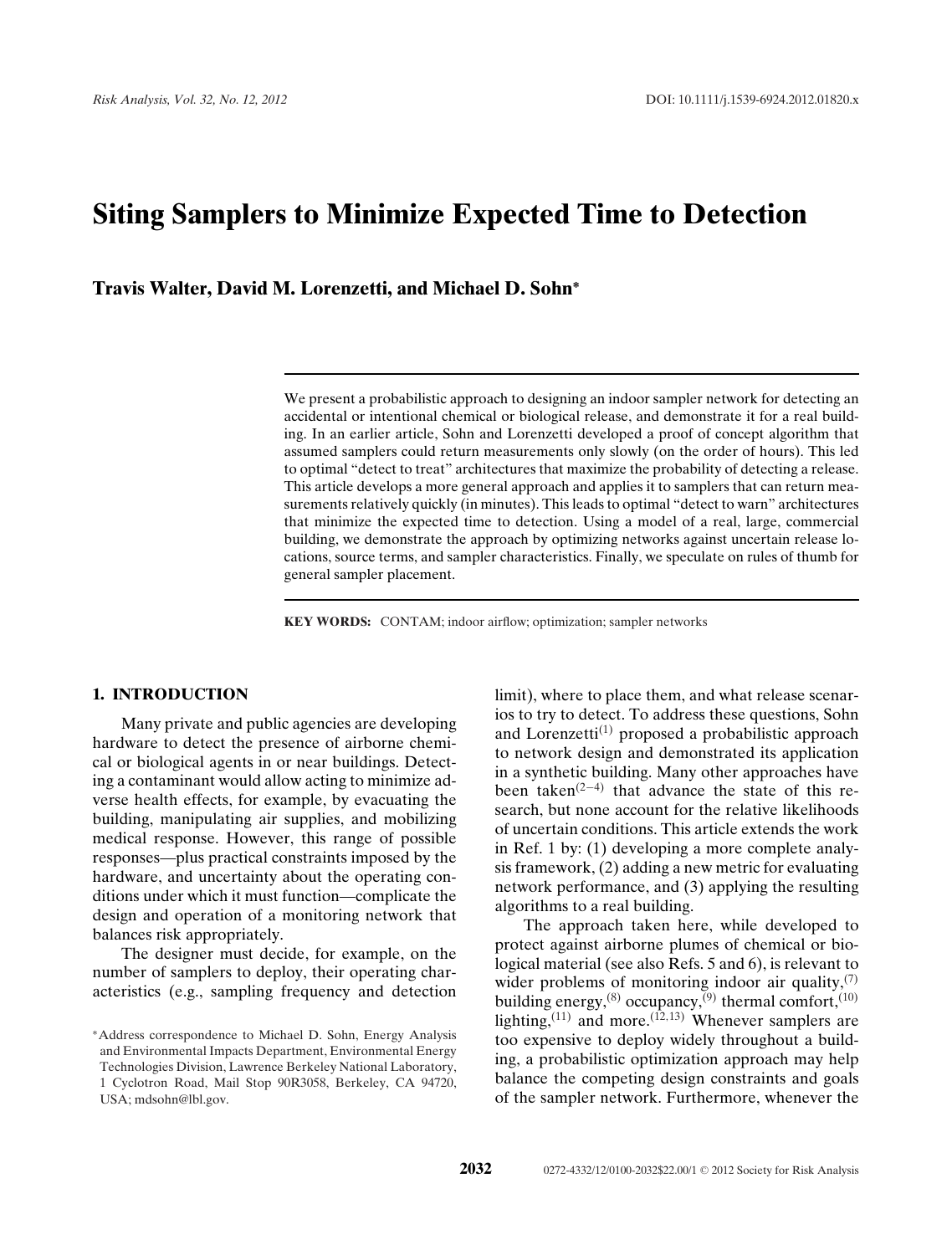#### **Siting Samplers to Minimize Expected Time to Detection 2033**

network must operate under uncertain or variable conditions, a probabilistic approach, such as the one described here, may be needed.

# **2. PROBABILISTIC ALGORITHM FOR SAMPLER DEPLOYMENT**

Consider designing an air-monitoring network in order to maximize some measure,  $\phi$ , of the network quality. Whatever the metric, uncertainty and variability in the operating conditions mean that the network quality cannot be defined deterministically.

Stochastic effects arise in the source (for example, the release location, rate, and time, and the material degradation and deposition rates); in sampler characteristics (probability of detecting a given concentration, or the time needed to process samples); in environmental conditions (outside temperature and wind direction); and in the building operation (status of the ventilation system, condition of filters, position of doors and windows, and leakiness of the ductwork). Uncertainty also arises from the models used to assess the contaminant dispersion (for example, due to simplifications in the model physics, and the extent to which model parameters have been tuned to match the actual building operation).

#### **2.1. Expected Performance**

In the face of such probabilistic effects, the quality metric should reflect the statistically *expected* performance of the network. The probabilistic approach to sampler siting  $(PASS)^{(1)}$  finds the expected network performance by aggregating the outcomes of many deterministic model runs, each drawing its input parameters from distributions of likely values.

In this approach, the key sources of uncertainty and variability that might affect the performance of the sampler network—the source and sampler characteristics, environmental conditions, building operation, model structure, and so on—are first identified and characterized. Assigning probability distributions to these uncertain conditions can be done using past measurements or engineering judgment. While specifying these distributions is not trivial, a key feature of probabilistic algorithms is that they allow testing for the effect the distributions have on sampler placement and network performance. Sampling from these distributions yields a suite of *scenarios*, or test cases, against which to evaluate candidate networks. A pollutant fate and transport model is then used to simulate each scenario. Finally, PASS

finds the expected performance of each candidate sampler network, taking into account the relative likelihood of each scenario.

Let  $\phi_i$  give the value of some quality metric, as applied to scenario *i*. Because each scenario is defined deterministically,  $\phi_i$  also is a deterministic measure of how well a particular sampler network performs given a specific scenario. Combining across all *I* scenarios in the suite yields the expected performance, as

$$
E[\phi] = \sum_{i \in I} \phi_i \cdot P[i], \tag{1}
$$

where *P*[*i*] gives the relative likelihood of scenario *i*.

#### **2.2. Performance Metrics**

The algorithm reported in Ref. 1 maximized the expected probability of detecting a release. This goal implicitly acknowledged the fact that first-generation samplers required many hours to collect and analyze samples before returning results. The resulting networks were optimal *detect-to-treat* architectures, which sought mainly to identify the fact that a release took place.

A new generation of samplers, able to provide data on the order of minutes, offers the promise of *detect-to-warn* architectures. Such systems, by focusing mainly on fast detection, will enable actions intended to minimize exposures, for example, by evacuating the building, or manipulating fresh air supplies. However, this greater capability further complicates the network design: while higher sampling rates may let the network detect a release earlier, they can also lead to noisier data, to lower detection probabilities (since shorter sampling windows present the sampler with less airborne mass to detect), or to more false positives.

Suppose a sampler returns a new result at intervals of length τ . Each such interval constitutes a *sampling window.* Let  $P[S_{i,z,w}]$  give the probability, for release scenario *i*, that sampler *z* will alarm during a particular window,  $w$ . Then a network comprising a set *Z* of samplers will alarm during window w if one or more of those samplers alarms:

$$
P[N_{i,w}] = 1 - \prod_{z \in Z} (1 - P[S_{i,z,w}]). \tag{2}
$$

Note that Equation (2) uses  $P$ [at least one occurs] = 1 − *P*[none occurs]. If the network concept of operation demands multiple samplers to alarm, for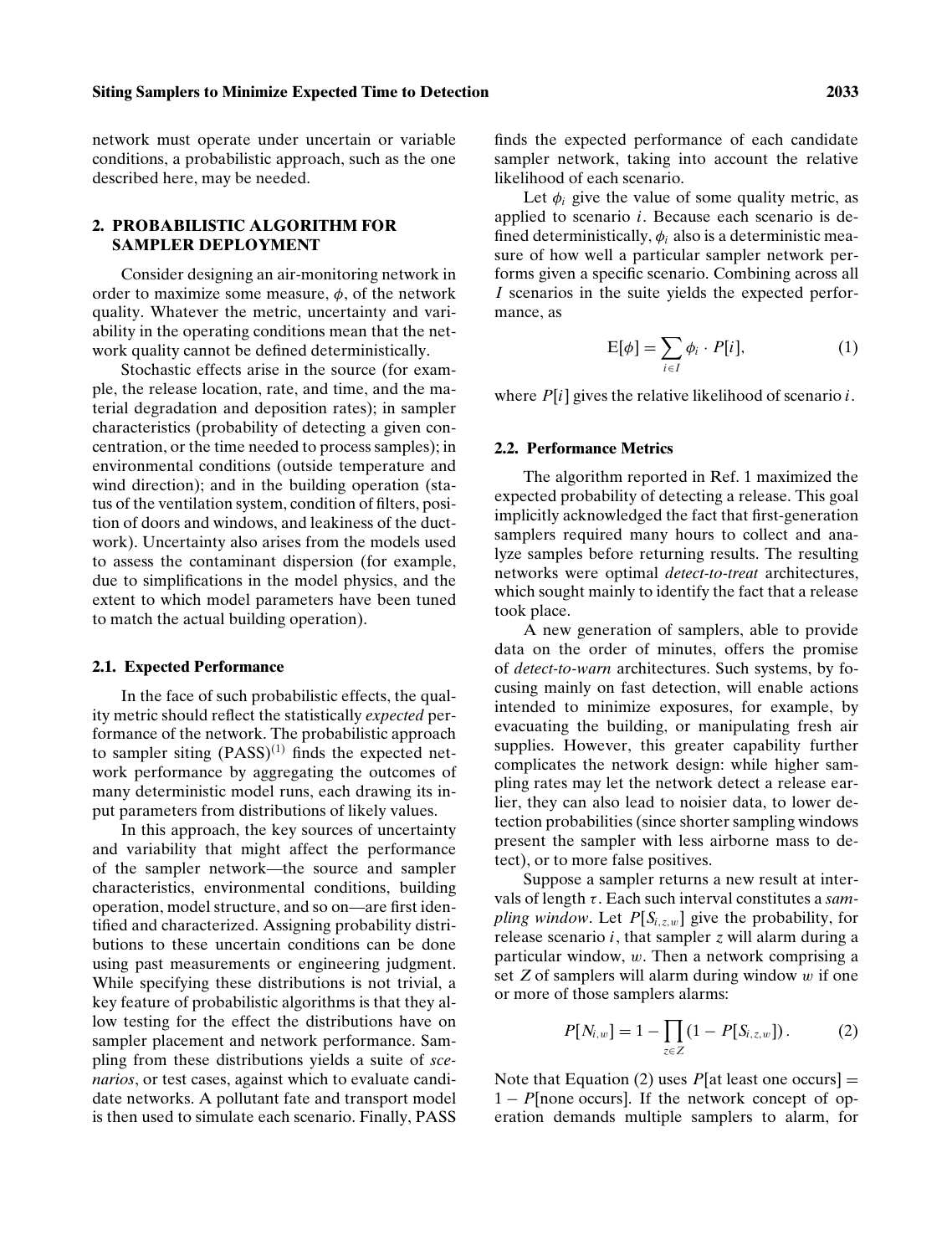example, in order to guard against false positives, a more complicated expression results.

Looking across all sampling windows, the cumulative probability that a network will alarm for scenario *i* after sampling across *W* windows is

$$
P[N_i] = 1 - \prod_{w=1}^{W} (1 - P[N_{i,w}]). \tag{3}
$$

Combining Equations (2) and (3),

$$
P[N_i] = 1 - \prod_{w=1}^{W} \prod_{z \in Z} (1 - P[S_{i,z,w}]). \tag{4}
$$

Since the order of multiplication is immaterial, one may precompute the products  $1 - P[S_{i,z,w}]$  across the windows *W* of interest, then combine them according to the sampler selections in *Z*.

For detect-to-treat architectures, we define the performance metric in scenario *i* as the probability that the network in question will detect the release:

$$
\phi_i = P[N_i],\tag{5}
$$

with *W* chosen sufficiently large. Note that the optimal network will *maximize* the expected value of this performance metric over all scenarios.

We now turn to the goal of fast detection. As described above, many of the distributions that define the scenarios affect the probability of detecting a release. Therefore, detection is itself a stochastic phenomenon. Accordingly, we let the network designer specify a desired level of confidence,  $\beta$ , that the network will alarm. Then

$$
T_i = \tau \cdot \min\{W : P[N_i] > \beta\} \tag{6}
$$

gives the time at which a particular network can detect scenario  $i$  with at least  $\beta$  probability.

If a network does not detect the release in scenario *i*, Equation (6) leaves *Ti* undefined. In this case, the designer must specify some appropriate value, for example, by estimating the time it would take to detect the release by some other means (e.g., when a large number of occupants experience health effects).

For detect-to-warn architectures, we define the performance metric in scenario *i* as the time required to detect the release:

$$
\phi_i = T_i, \tag{7}
$$

and note that the optimal network will *minimize* the expected value of this performance metric over all scenarios.

In this article, we consider only two performance metrics, probability of detection and time to detection. However, the algorithm presented here can use any performance metric, including occupant exposure<sup> $(5,6)$ </sup>, health consequences, or total cost of operation.

# **3. APPLICATION TO A CONVENTION CENTER**

To demonstrate the sampler network design approach, we apply the algorithm to a realistic model of a large building. Fig. 1 shows a modified schematic of a real convention center in which Lawrence Berkeley National Laboratory (LBNL) performed tracer gas experiments $(14)$ . In addition to the main convention space floor, the building has two floors of offices. The building is served by 67 heating, ventilation, and air conditioning (HVAC) units.

# **3.1. Model**

In each of six experiments, one or more inert tracer gases were released, and concentrations measured every 1–30 minutes, in approximately 40 locations. The data were used to calibrate a multizone airflow and pollutant transport model of the building using CONTAM. $^{(15)}$  The model consists of 337 well-mixed zones. Fig. 2 shows typical postcalibration model-to-data comparisons. For this particular building, high ventilation rates mean that the wellmixed assumption is valid, but our algorithm allows any type of pollutant transport model (e.g., CFD) to be used.

Because the model does not perfectly represent the building, it introduces uncertainty into the network design process. A key feature of the approach described here is that the network designer can hedge against this uncertainty by using multiple pollutant transport models of the building. For example, one model could be tuned to match the integrated concentration in each zone (which might be most appropriate when maximizing the probability of detection), while another model could be tuned to match the estimated timing of the peaks (which might be most appropriate when minimizing the time to detection). Using multiple models would mean adding scenarios to the analysis, with the relative confidence in each model reflected in the scenario likelihoods,  $P[i]$ . In this study, we used only the convention center CONTAM model described in Ref. 14, since it is available for others to use in comparative sampler network design studies.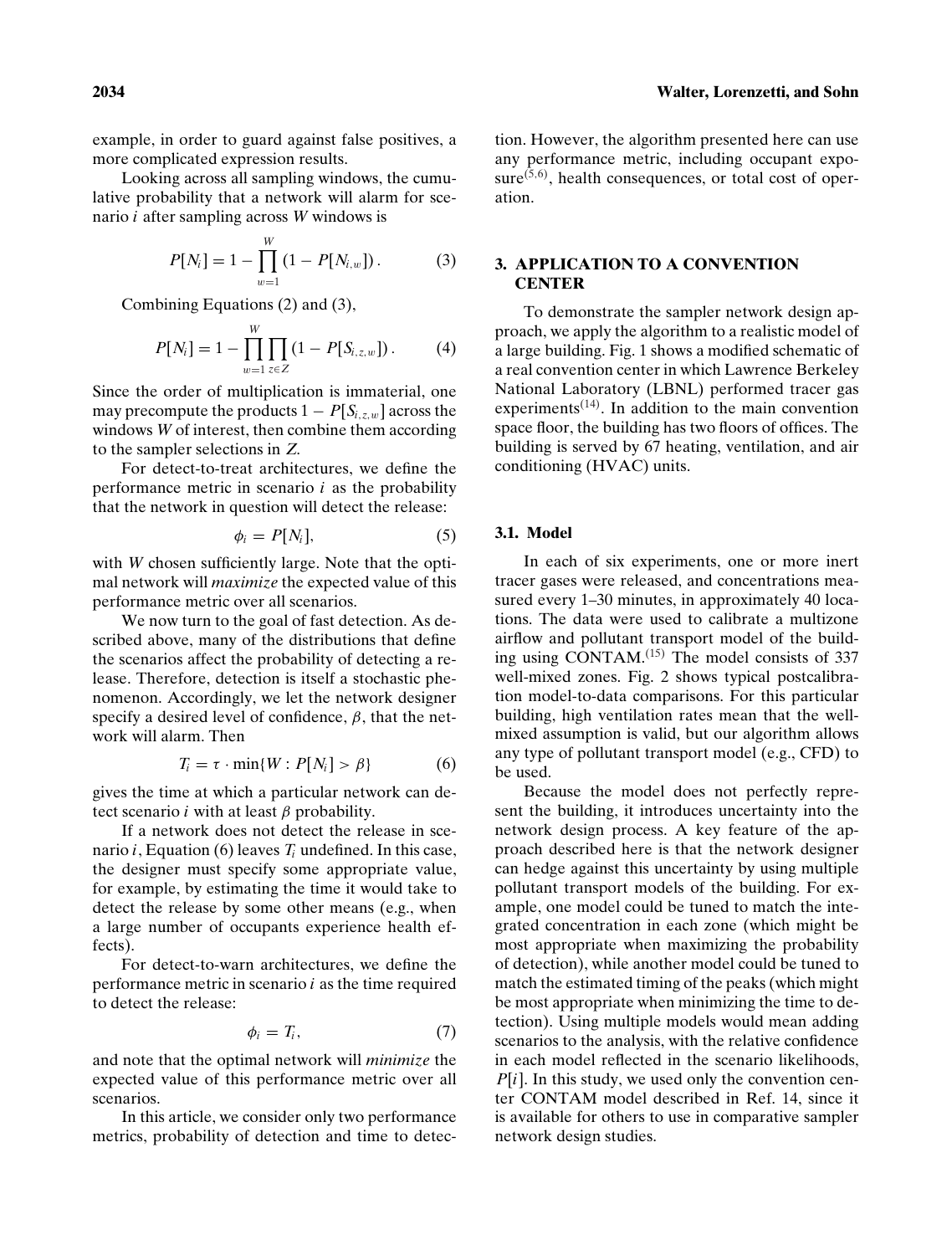

**Fig. 1.** Plan of occupied floors of the convention center, with approximate floor areas.

## **3.2. Release Scenarios**

The most important sources of uncertainty in designing a sampler network are the variables that affect the transport and dispersion of the chemical or biological agent: the source characteristics, environmental conditions and building operation. As demonstrated here, the designer can enumerate the scenarios of interest and assign each a relative likelihood of occurrence. Alternately, the designer can define continuous distributions of parameters such as the release mass and wind speed, then sample from those distributions in order to generate probabilityweighted scenarios. For clarity, in this study, we consider only 60 scenarios, each consisting of one of 20 possible release locations (Table I) and one of three possible release rates (Table II). In this study, we vary only release locations and release rates, but our algorithm allows specification of scenarios that vary any uncertain parameters, such as those mentioned in Section 2.

#### **3.3. Sampler Performance**

The real performance of a sampler may have a probabilistic component. Given a large amount of contaminant in the air, there is a higher chance that the sampler will detect the agent. However, due to miscalibration, fouling, noise, imperfect mixing, and so on, the presence of an agent in the room air does not guarantee detection—even above the sampler's nominal detection threshold.

Fig. 3 shows the assumed sampler performance for this study, based on simplified performance curves of actual hardware (mass units are withheld for security reasons). The probability of detection during any given sampling window depends on both the agent mass that passed through the sampler during that time, and the sensitivity of the detection equipment. We assumed that ambient air is pumped through a sampler at 100 L/min. For this building, with large rooms and high ventilation rates, we assumed that the presence of a sampler will not affect the airflow between rooms, and will not significantly change the well-mixed assumption within rooms.

In the analysis that follows, all samplers in a given network have the same operating curve and sampling window. However, a network could include samplers with different detection characteristics—for example, incorporating fast, sensitive samplers to detect a release quickly, along with slower, but less error-prone samplers to confirm a release. Similarly,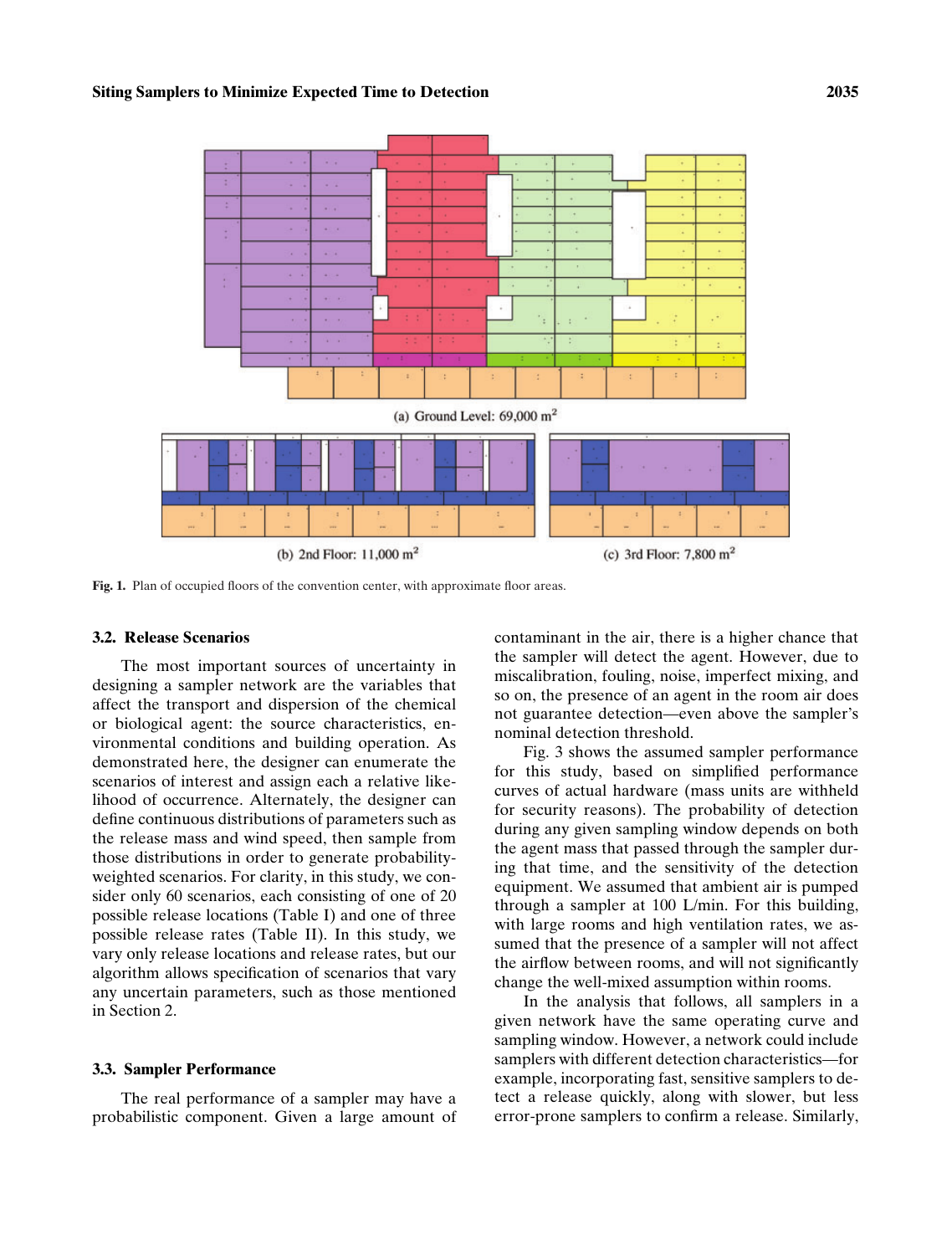

(a) Release in a reception area on the 2nd floor. From left to right, concentration profiles are shown for: 1) an adjacent atrium on the 2nd floor, 2) an atrium on the 3rd floor, 3) a reception area on the 3rd floor, and 4) a zone in Hall A. For visual clarity, the three leftmost plots are on a different vertical scale than the rightmost plot.



(b) Release in zone in Hall C. From left to right, concentration profiles are show for: 1) an adjacent zone in Hall C, 2) another adjacent zone in Hall C, 3) a nearby zone in Hall C, and 4) a farther zone in Hall C. For visual clarity, the two leftmost plots are on a different vertical scale than the two rightmost plots.

**Fig. 2.** Concentration profiles as predicted by the model (lines), and as measured in experiments (points). Results are for two of three experiments shown in Ref. 14.

a network consisting of samplers with different window lengths, or with windows staggered in relation to one another, might yield a more robust network. The PASS approach can be applied to any of these options, at the cost of having to evaluate more networks in order to find the optimal one.

# **3.4. Detection Confidence**

The sampler network design includes decision points for signaling an alarm, which is a part of the network *concept of operation* (ConOps). As suggested above, this may include the number and type of samplers that must alarm before taking action. The decision criterion used in this analysis is for a network to alarm as soon as at least one sampler alarms. Alternately, a network could be chosen to alarm when at least two samplers alarm, or when at least two samplers alarm within a given time period. In cases where false alarms can be exceedingly expensive (e.g., whole-building evacuation, deployment of emergency personnel, etc.), a very high confidence criteria might be chosen, but this, in turn, may result in delayed detection.

It is important to distinguish between the ConOps (which determine the operation of the network after deployment) and the calculations of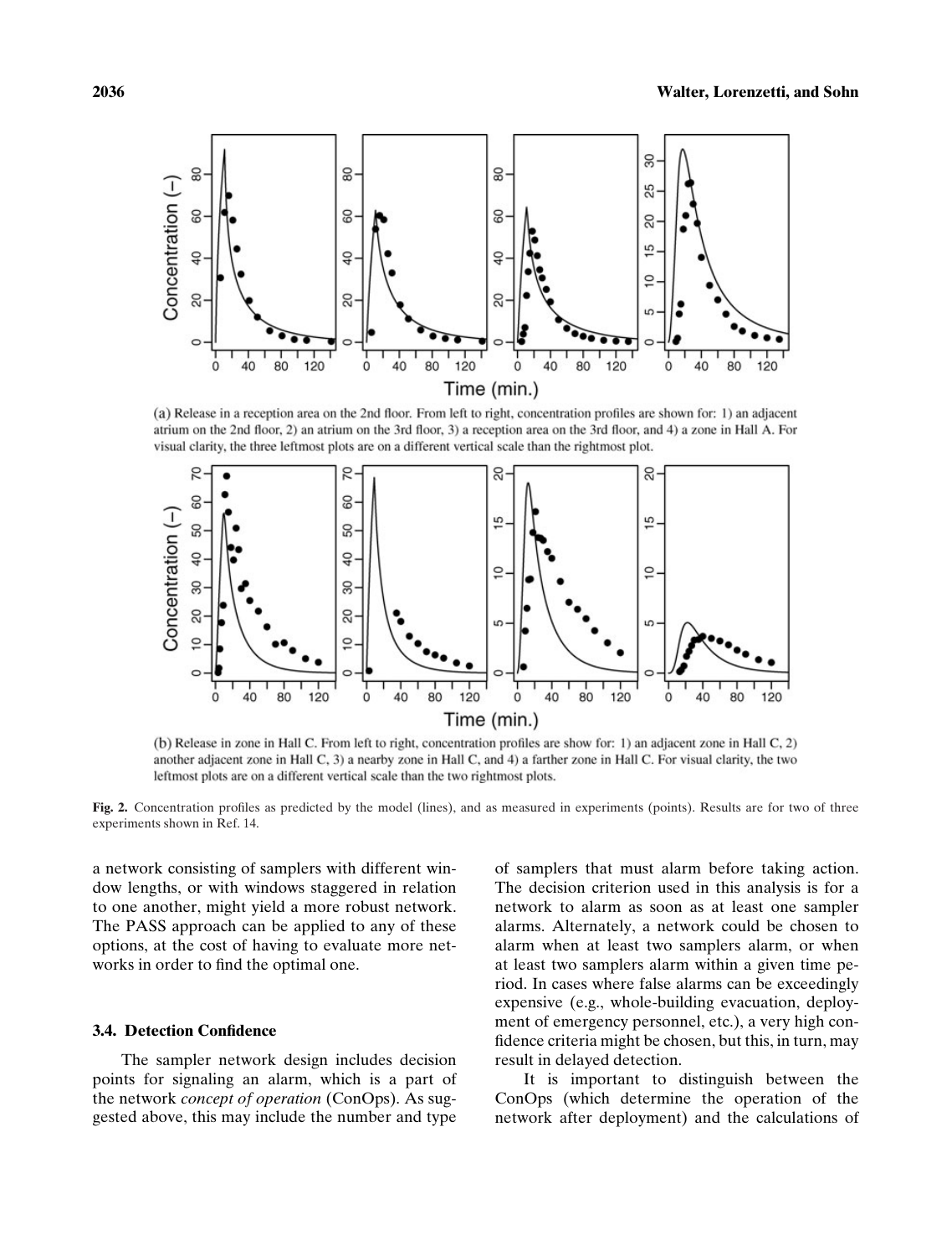#### **Siting Samplers to Minimize Expected Time to Detection 2037**

**Table I.** Release Location Probabilities

| Location                     | Count | Probability (each) |
|------------------------------|-------|--------------------|
| Ground Floor<br>Second Floor | 16    | 0.0575<br>0.02     |
| Third Floor                  |       | 0.02               |

*Note:* Release locations were selected to encompass a variety of zone types and ventilation rates. Note that releases on the main floor are assumed more likely than ones on the upper floors.

**Table II.** Release Rate Probabilities

| Rate $(g/min)$ | Probability |  |
|----------------|-------------|--|
| 0.1            | 0.1         |  |
|                | 0.6         |  |
| 10             | 0.3         |  |

*Note:* All releases are assumed to last for 10 minutes.



**Fig. 3.** Probability of detecting an agent during a single sampling window, for high (solid), medium (dashed), and low (dotted) sensitivity of the detection equipment.

expected network performance during the design phase (which will determine sampler locations, but not network operation). Network designers must define a performance metric that takes the ConOps into account. For this example, we set  $\beta = 0.5$  in Equation (6). In other words, for each scenario, we take *Ti* as the average time at which each network detects a release with at least 50% confidence.

#### **3.5. Candidate Locations**

We allow PASS to choose from among 35 possible sampler locations in the convention center, including several types of occupied zones and ventilation return ducts. In principle, any zone of the multizone model defines a possible sampler location. However, in practice, the number of possible sampler networks increases sharply with the number of sampler locations the algorithm is allowed to consider. When PASS optimizes *n* samplers among *r* possible locations, it must evaluate

$$
\frac{(r+n-1)!}{(r-1)!n!} \tag{8}
$$

networks. For example, placing  $n = 5$  samplers among the 35 locations we allow defines 575,757 networks. Doubling the number of possible locations would increase the number of networks by a factor of almost 28. In the examples that follow, computing an optimal two-sampler network with five-minute sampling windows takes less than one minute on a 2.4 GHz processor with 2 GB of RAM, running Mac OS X 10.5. Finding an optimal four-sampler network takes approximately 18 minutes.

# **3.6. Calculations**

Simulating the contaminant transport for any given scenario gives the mass that a hypothetical sampler would accumulate in each candidate location, during each sampling window. The mass is then used to determine the detection probabilities,  $P[S_{i,z,w}]$ , using the curves in Fig. 3. Aggregating across samplers and sampling windows, Equation (3) gives the probability a network will detect the scenario, while Equation (6) gives the time to detect at the specified confidence level (for convenience in calculating these performance metrics, the first sampling window,  $w =$ 1, is taken as the window in effect at the time the release begins). Finally, Equation (1) gives the network's expected performance across all 60 scenarios. All possible networks are compared, in order to find the one with the best expected performance.

## **4. RESULTS**

Figs. 4–7 summarize the performance of the optimal networks that PASS identifies. For example, Fig. 4 shows the maximum expected probability of detection, across all the networks tested, as a function of the number of samplers in the network.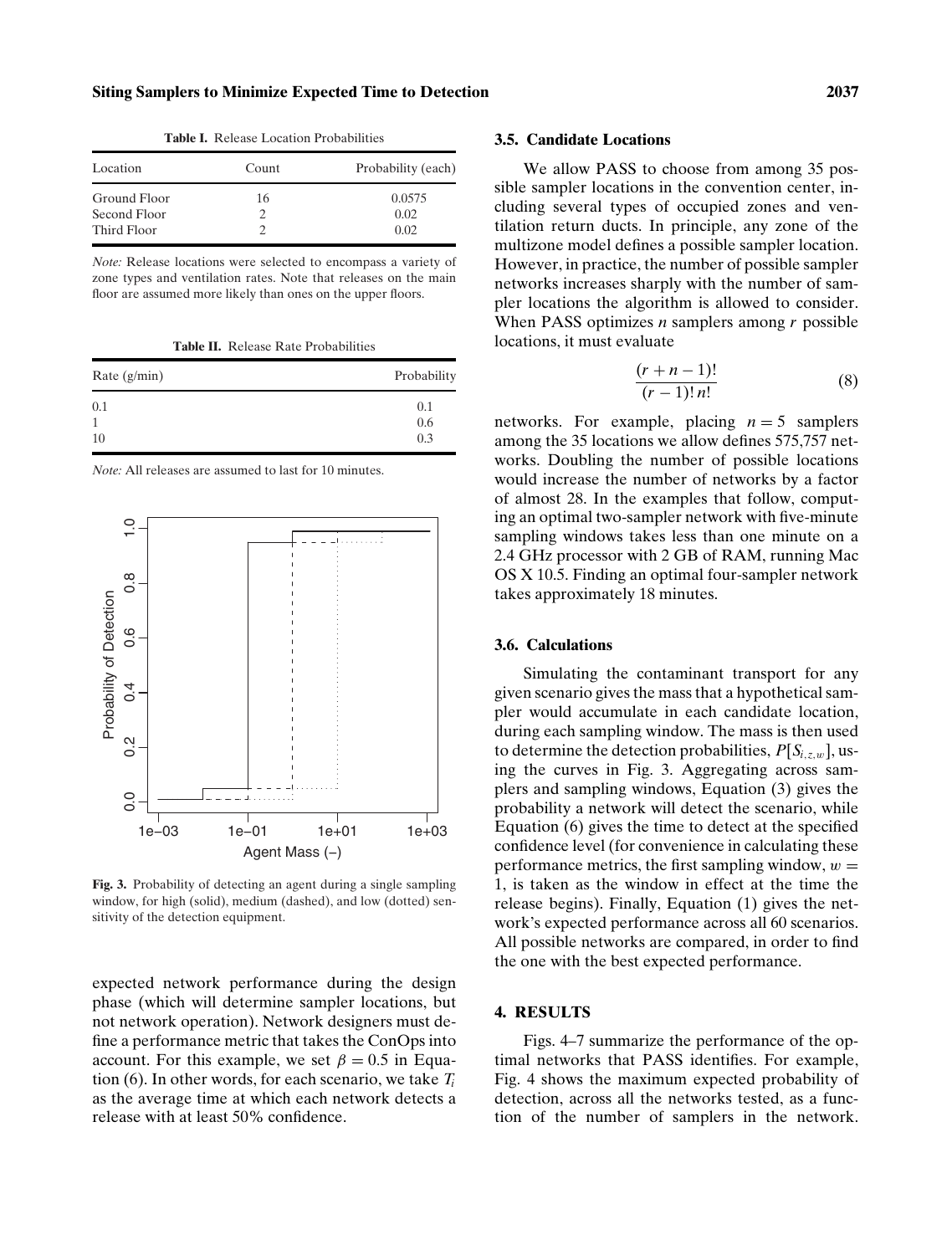

**Fig. 4.** Expected probability of detection of best network, for varying network size, sampler sensitivity, and sampling window.



**Fig. 5.** Expected probability of detection of best network, for varying network size and sampling window. Results are for low sensitivity samplers. Each curve is labeled with the number of samplers in the network.

Similarly, Fig. 5 shows the probability of detection for the best network as a function of the sampling window duration, and Figs. 6 and 7 show similar plots for the networks with the fastest time to detection.

## **4.1. Optimal Locations**

Comparing the optimal networks, we saw no consistently-favored sampler locations. This contradicts Ref. 1, in which maximizing the probability of detection, across networks of different sizes, tended to place more sensitive samplers in bathrooms (to take advantage of exhaust airflows), and less sensitive samplers in ventilation system return ducts (which effectively sample air from throughout the building).

We attribute the lack of favored sampler locations in the convention center to the large airflows between zones. With no partitions between many zones, and relatively high recirculation rates, the convention center mixes quickly compared to the officedominated building from the original study. The high mixing rate also explains why, in the convention center, many of the best networks have nearly the same expected performance: if no particular zone has a unique concentration profile, then no particular zone is critical to the sampler network's performance.

Because many networks have similar quality, the optimal sampler locations are often nonintuitive. For example, the best two-sampler network will not necessarily place a sampler in the same zone as the best one-sampler network. Thus, a "greedy" optimization approach, in which samplers are added one by one to the previous best network, is not ideal for the sampler placement problem.

In a real design exercise, we would treat the relatively small variation in the performance among many networks as an invitation to expand the scope of the investigation. Improving the scenarios considered—for example, by including new building operating conditions, better characterizing the distributions of uncertain parameters, or adding new release locations and amounts—might allow PASS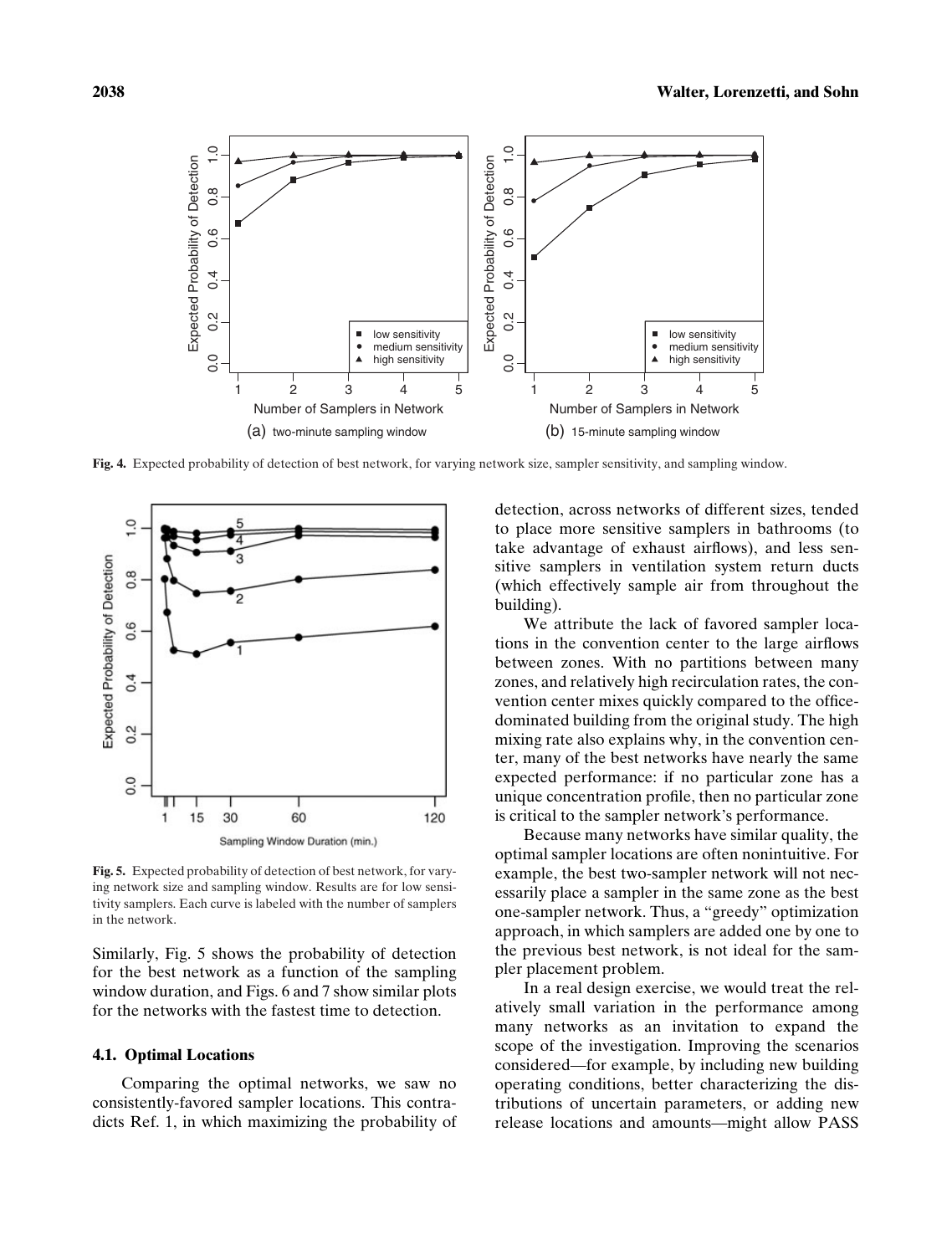

**Fig. 6.** Expected time to detection of fastest network, for varying network size, sampler sensitivity, and sampling window.



**Fig. 7.** Expected time to detection of fastest network, for varying network size and sampling window. Results are for low-sensitivity samplers. Each curve is labeled with the number of samplers in the network. The dotted line represents the maximum possible performance for a given sampling window duration (i.e., the network detects at the end of the first sampling window).

to better discriminate between the expected performance of the networks. Admitting more possible sampler locations might improve the final network quality. Tightening the confidence limit for estimating *Ti* might reveal some networks to be more robust than others. Finally, if none of these changes affected the results appreciably, then we would accept that many networks are near-optimal and pick the final sampler locations based on other operational criteria (such as ease of service, or aesthetics).

#### **4.2. Network Size**

In Figs. 4–7, the expected network performance improves with network size. The marginal improvement in network performance when adding a sampler is largest for small networks, and, in this application, is virtually negligible for networks with five or more samplers. Intuitively, allowing PASS to place more samplers improves its ability to cover all parts of the building; however, mixing by the ventilation system means that effective coverage does not demand placing a sampler in every zone.

## **4.3. Sampler Sensitivity**

Figs. 4 and 6 show that improving the sampler sensitivity improves the expected network performance (giving higher detection probability, or faster detection). This effect is more pronounced for smaller networks. However, among the smaller networks, adding a single sampler generally improves the network quality more than does increasing the sampler sensitivity by a factor of 10. This suggests using PASS to explore an interesting practical tradeoff, between cost and sensitivity, in real sampler design.

#### **4.4. Sampling Frequency**

Figs. 5 and 7 show that network performance is highest for very short sampling windows and improves as the sampling windows get very long. They also show lower overall network performance for intermediate sampling window sizes. For example,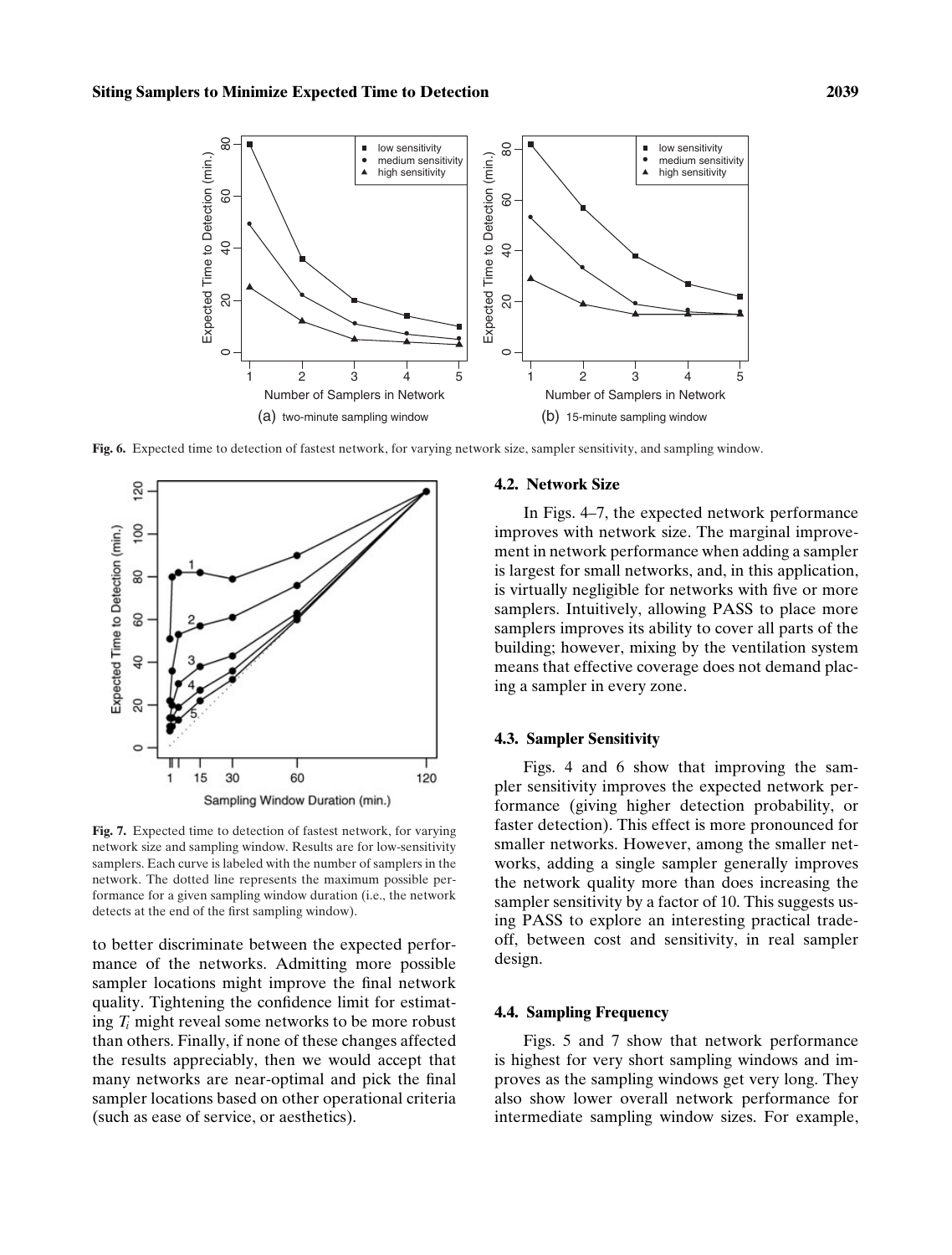$1.0$  $\overline{a}$ Expected Probability of Detection Expected Probability of Detection  $0.8$  $0.8$ 0.6  $0.6$  $0.4$  $0.4$  $0.2$  $0.2$  $0.0$  $0.0$ 200 300 200  $\mathbf 0$ 50 100  $\overline{0}$ 50 100 300 Air Exchange Rate (1/hour) Air Exchange Rate (1/hour)

(a) Medium sensitivity samplers, 5-minute sampling window. (b) High sensitivity samplers, one-minute sampling window.

**Fig. 8.** Probability of detection for one-sampler networks, plotted against air changes per hour in that zone, for varying sampler sensitivity and sampling window. Each circle represents one of the candidate sampler locations, and the line represents a linear fit to the data.



(a) Medium sensitivity samplers, 5-minute sampling window. (b) High sensitivity samplers, one-minute sampling window.

**Fig. 9.** Expected time of detection for one-sampler networks, plotted against air changes per hour in that zone, for varying sampler sensitivity and sampling window. Each circle represents one of the candidate sampler locations, and the line represents a linear fit to the data.

in Fig. 5, the detection probability for the optimal network that samples with 15-minute windows is lower than that of networks having one-minute or 30 minute windows. In Fig. 7, note that this effect is relative to maximum performance—overall, shorter sampling windows yield lower absolute time to detection. This effect is more pronounced for smaller networks.

One explanation for this result may be competing attributes of an optimal network. With very short sampling windows, many samples, each of which individually may have low probability of detection, can result in a high cumulative probability of detection (see Equation (3)). Conversely, with a long-duration window, such as two hours, a large amount of mass is collected and that single sample results in a high probability of detection (see Fig. 3). With intermediate sampling windows, the network benefits from neither many samples nor long samples, and the performance of the networks decreases.

Other possible reasons for the dip include the duration of the release, the residence time of the contaminant in the building, or when samples are taken relative to the beginning of the release. To explore these possibilities, we conducted numerical experiments in which we varied these parameters. While none of these factors individually explained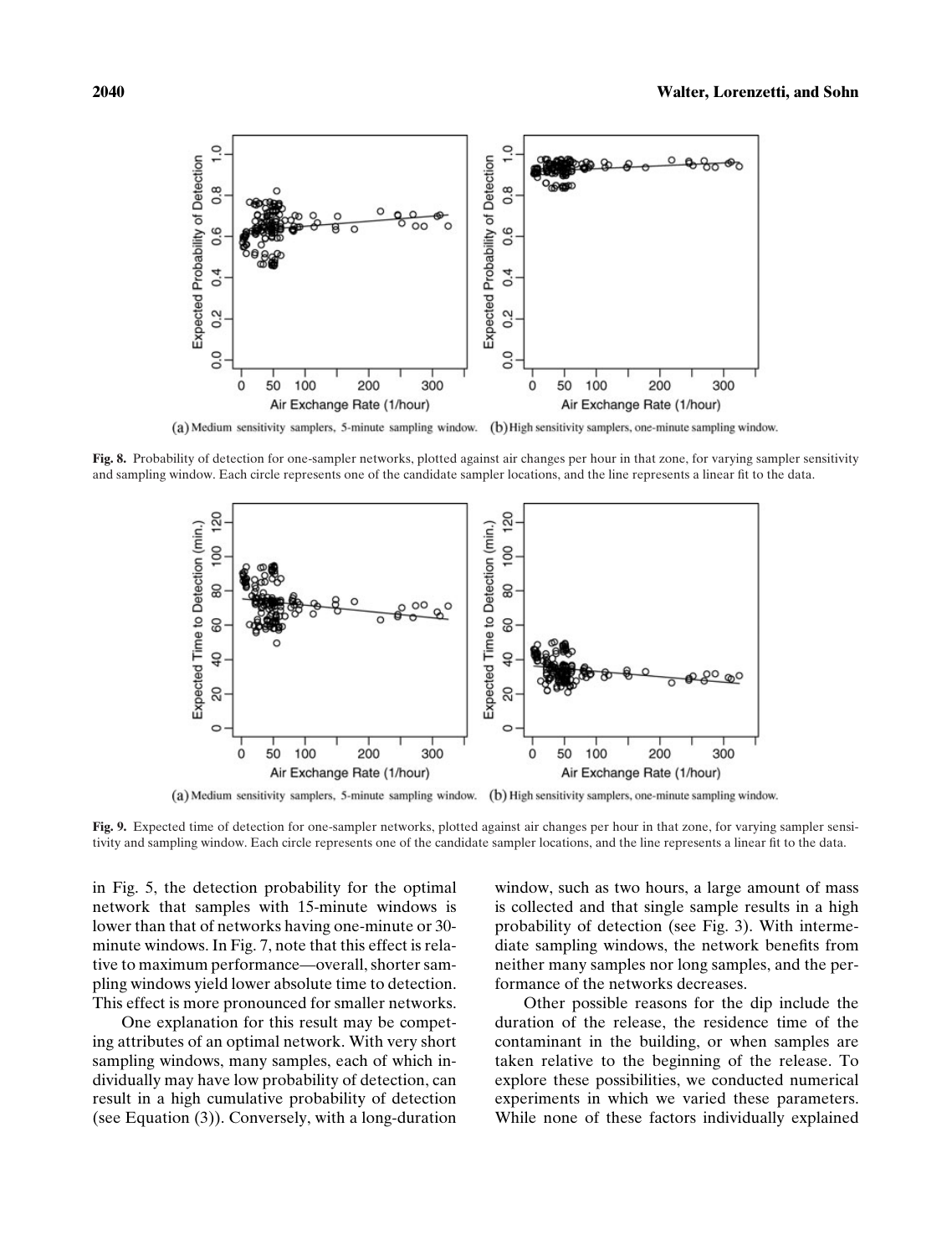the shape of the curves in Fig. 5, each had some contribution. Network designers would benefit from a rule of thumb on selecting the ideal sampling window, but further research is needed on this topic.

#### **4.5. Air Exchange Rates**

We also explored methods for choosing optimal networks in cases where a contaminant transport model of the building is not available, and would be prohibitively expensive or time-consuming to produce. Building operators may wish to estimate network performance using easily identifiable building characteristics, either in lieu of building a model, or as a feasibility test to determine whether it is worthwhile to construct a building model.

Airborne transport is the most important mechanism for mixing chemical and biological agents through a building, and is essential to the operation of the types of samplers considered here. Furthermore, all else being equal, increasing the amount of airflow through a zone increases the chances it will receive air from a zone that contains the agent release. Therefore, a natural choice for a performance predictor is the air exchange rate in each zone, information which may be easily estimated by building operators (for example, using as-built drawings of the ventilation system).

In Figs. 8 and 9, the performance of a onesampler network improves somewhat with higher air exchange rates in the zone of interest. However, there is a great deal of variability, particularly for zones with low air exchange rates. Clearly, the air exchange rate for a zone is not a good proxy, at least in this building, for overall mixing of air from other parts of the building through that particular zone.

While we acknowledge that the relationship between network performance and air exchange rates is tenuous, and the accuracy of performance predictions depends on the accuracy of air exchange rate estimates, we believe that there is merit in further investigating methods to predict network performance using easily evaluated building characteristics, and plan to explore this further in future work.

## **5. CONCLUSION**

We presented a probabilistic approach to design an indoor sampler network for the purpose of detecting a chemical or biological agent. The design of such a network is complicated by uncertainty and variability in all aspects of the problem, including building operation modes, agent release conditions, meteorology, contaminant transport modeling, and sampler hardware behavior. These probabilistic effects motivated a statistical approach that optimizes the network's expected performance, according to the likelihood of a range of possible scenarios.

Past work on this approach maximized the probability of detecting a release. However, advances in sampler hardware have made results available more rapidly. Therefore, in this work, we also minimize the time to detect a release, at a prescribed level of confidence. We demonstrated our approach by designing sampler networks for a large commercial building, using a pollutant dispersion model that was tuned to experimental data from a real building.

Our approach allows comparisons between competing network design parameters and network performance. Therefore, network designers can minimize the hardware, deployment, and maintenance cost of fielding a network with a given level of performance (for example, by trading one high-sensitivity sampler for several lower cost samplers of lesser sensitivity). Similarly, the PASS methodology could also be used by sampler hardware manufacturers, to guide their designs (for example, in deciding whether to build faster or more sensitive samplers).

# **ACKNOWLEDGMENTS**

This research was funded in part by the Defense Threat Reduction Agency and was performed under U.S. Department of Energy Contract no. DE-AC03- 76SF00098.

## **REFERENCES**

- 1. Sohn MD, Lorenzetti DM. Siting bio-samplers in buildings. Risk Analysis, 2007; 27(4):877–886.
- 2. Berry JW, Fleischer L, Hart WE, Phillips CA, Watson JP. Sensor placement in municipal water networks. Journal of Water Resources Planning and Management, 2005; 131(3):237–243.
- 3. Lohner R, Camelli F. Optimal placement of sensors for contaminant detection based on detailed 3D CFD simulations. Engineering Computations, 2005; 22(3–4):260–273.
- 4. Whicker JJ, Rodgers JC, Moxley JS. A quantitative method for optimized placement of continuous air monitors. Health Physics, 2003; 85(5):599–609.
- 5. Chen YL, Wen J. Sensor system design for building indoor air protection. Building and Environment, 2008; 43(7):1278– 1285.
- 6. Chen YL, Wen J. Comparison of sensor systems designed using multizone, zonal, and CFD data for protection of indoor environments. Building and Environment, 2010; 45(4):1061– 1071.
- 7. Kim J, Jung SK, Kim JT. Wireless monitoring of indoor air quality by a sensor network. Indoor and Built Environment, 2010; 19(1):145–150.